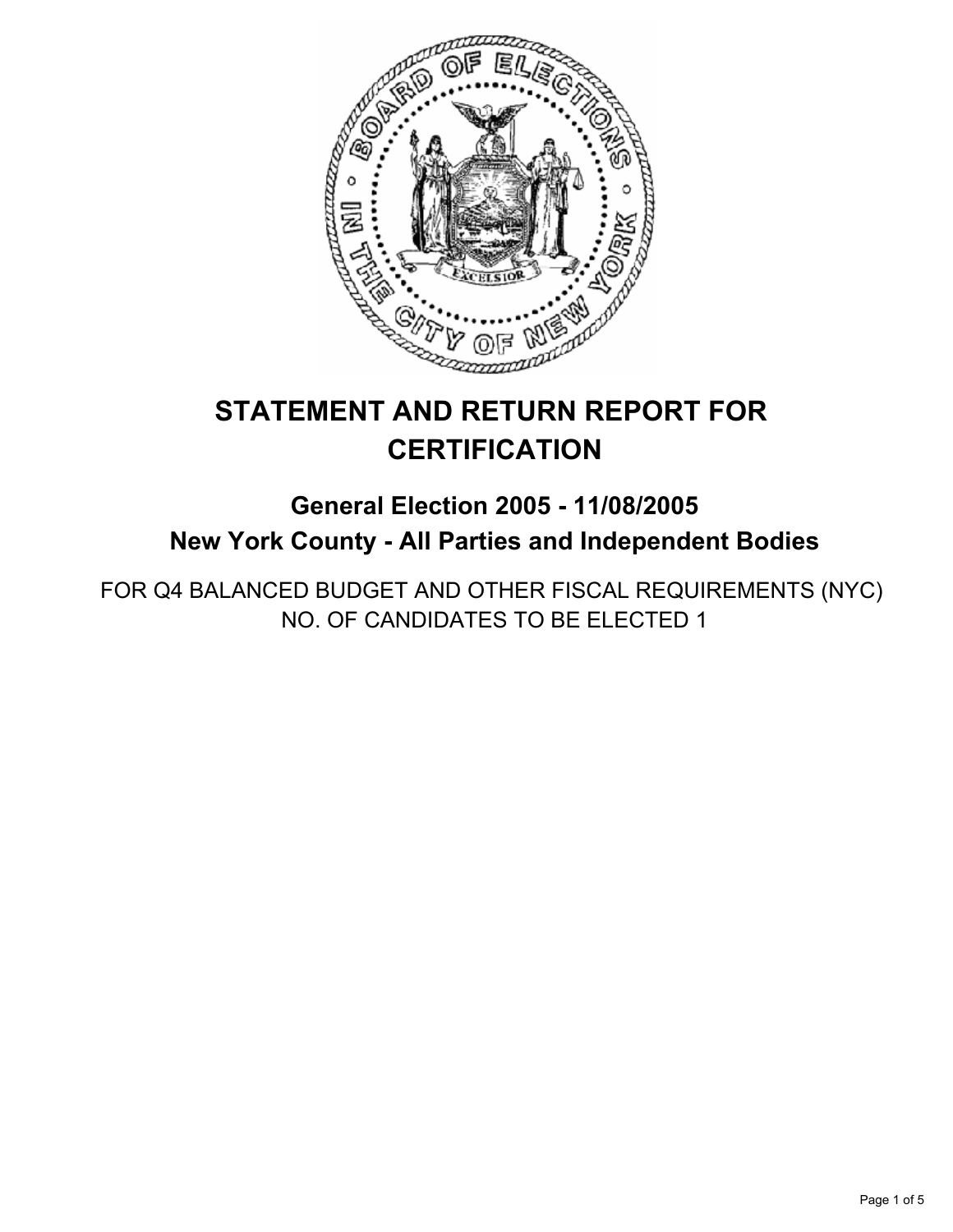

## **ASSEMBLY DISTRICT 64**

| <b>PUBLIC COUNTER</b> | 22,165 |
|-----------------------|--------|
| <b>EMERGENCY</b>      | 56     |
| ABSENTEE/MILITARY     | 346    |
| <b>AFFIDAVIT</b>      | 364    |
| <b>TOTAL BALLOTS</b>  | 22,931 |
| <b>YES</b>            | 6,370  |
| <b>NO</b>             | 1,680  |
| <b>TOTAL VOTES</b>    | 8,050  |
| <b>UNRECORDED</b>     | 14,881 |

#### **ASSEMBLY DISTRICT 65**

| PUBLIC COUNTER       | 29,910 |
|----------------------|--------|
| <b>EMERGENCY</b>     | 93     |
| ABSENTEE/MILITARY    | 719    |
| <b>AFFIDAVIT</b>     | 566    |
| <b>TOTAL BALLOTS</b> | 31,288 |
| <b>YES</b>           | 14,300 |
| <b>NO</b>            | 3,479  |
| <b>TOTAL VOTES</b>   | 17,779 |
| <b>UNRECORDED</b>    | 13,509 |

#### **ASSEMBLY DISTRICT 66**

| <b>PUBLIC COUNTER</b> | 27,761 |
|-----------------------|--------|
| <b>EMERGENCY</b>      | 0      |
| ABSENTEE/MILITARY     | 677    |
| AFFIDAVIT             | 483    |
| <b>TOTAL BALLOTS</b>  | 28,921 |
| <b>YES</b>            | 13,391 |
| <b>NO</b>             | 3,904  |
| <b>TOTAL VOTES</b>    | 17,295 |
| <b>UNRECORDED</b>     | 11,626 |

#### **ASSEMBLY DISTRICT 67**

| PUBLIC COUNTER       | 33,851 |
|----------------------|--------|
| <b>EMERGENCY</b>     | 18     |
| ABSENTEE/MILITARY    | 827    |
| AFFIDAVIT            | 589    |
| <b>TOTAL BALLOTS</b> | 35,285 |
| <b>YES</b>           | 17,016 |
| <b>NO</b>            | 3,572  |
| <b>TOTAL VOTES</b>   | 20,588 |
| <b>UNRECORDED</b>    | 14,697 |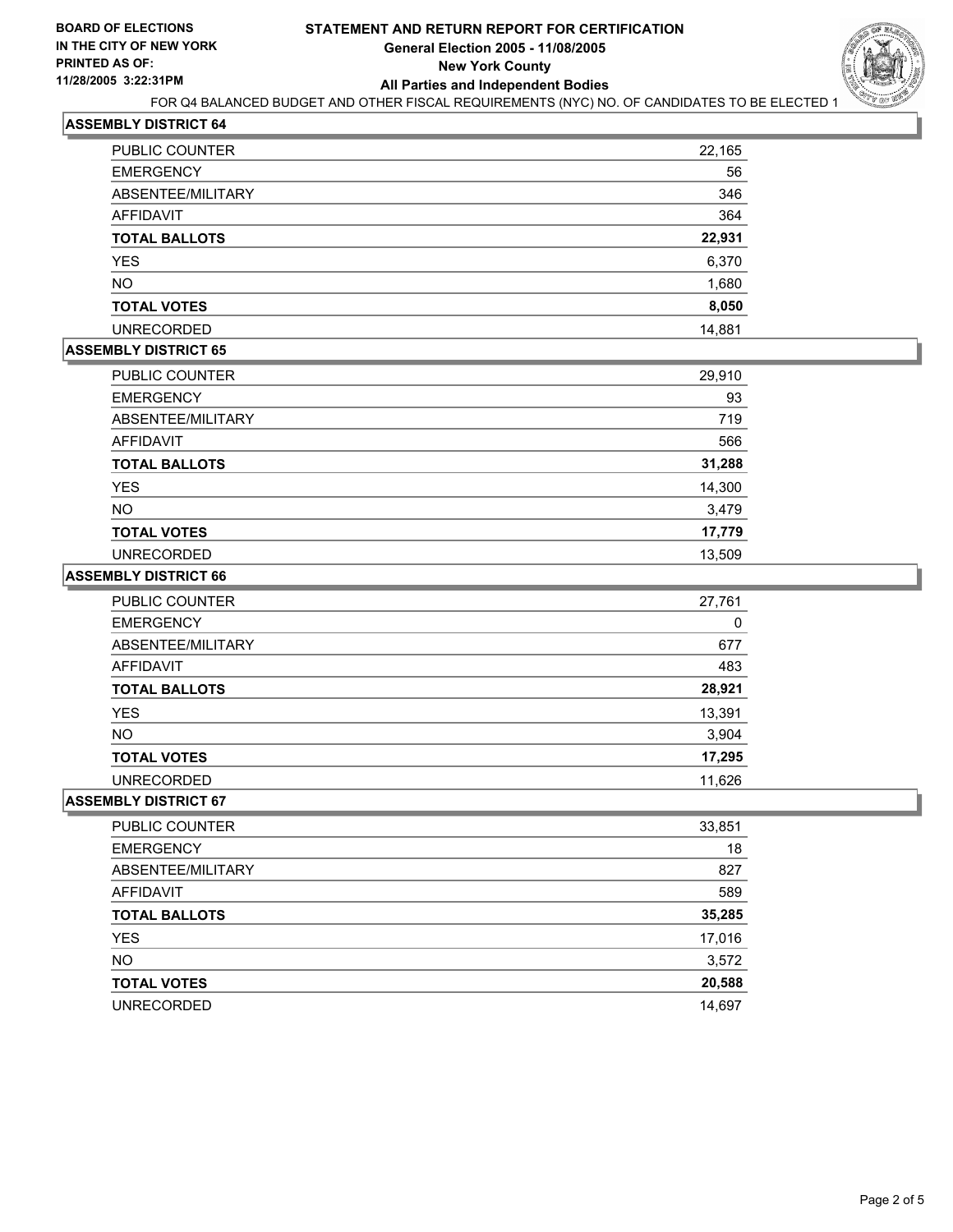

#### **ASSEMBLY DISTRICT 68**

| PUBLIC COUNTER       | 22,280 |
|----------------------|--------|
| <b>EMERGENCY</b>     | 77     |
| ABSENTEE/MILITARY    | 256    |
| <b>AFFIDAVIT</b>     | 352    |
| <b>TOTAL BALLOTS</b> | 22,965 |
| <b>YES</b>           | 4,820  |
| <b>NO</b>            | 1,265  |
| <b>TOTAL VOTES</b>   | 6,085  |
| <b>UNRECORDED</b>    | 16,880 |

## **ASSEMBLY DISTRICT 69**

| PUBLIC COUNTER       | 30,324 |
|----------------------|--------|
| <b>EMERGENCY</b>     | 31     |
| ABSENTEE/MILITARY    | 542    |
| <b>AFFIDAVIT</b>     | 469    |
| <b>TOTAL BALLOTS</b> | 31,366 |
| <b>YES</b>           | 12,886 |
| <b>NO</b>            | 2,980  |
| <b>TOTAL VOTES</b>   | 15,866 |
| <b>UNRECORDED</b>    | 15,500 |

#### **ASSEMBLY DISTRICT 70**

| <b>PUBLIC COUNTER</b> | 22,271 |
|-----------------------|--------|
| <b>EMERGENCY</b>      | 43     |
| ABSENTEE/MILITARY     | 331    |
| AFFIDAVIT             | 399    |
| <b>TOTAL BALLOTS</b>  | 23,044 |
| YES                   | 4,996  |
| <b>NO</b>             | 1,335  |
| <b>TOTAL VOTES</b>    | 6,331  |
| <b>UNRECORDED</b>     | 16,713 |

## **ASSEMBLY DISTRICT 71**

| PUBLIC COUNTER       | 23,498 |
|----------------------|--------|
| <b>EMERGENCY</b>     | 69     |
| ABSENTEE/MILITARY    | 307    |
| AFFIDAVIT            | 366    |
| <b>TOTAL BALLOTS</b> | 24,240 |
| <b>YES</b>           | 6,779  |
| <b>NO</b>            | 1,561  |
| <b>TOTAL VOTES</b>   | 8,340  |
| <b>UNRECORDED</b>    | 15,900 |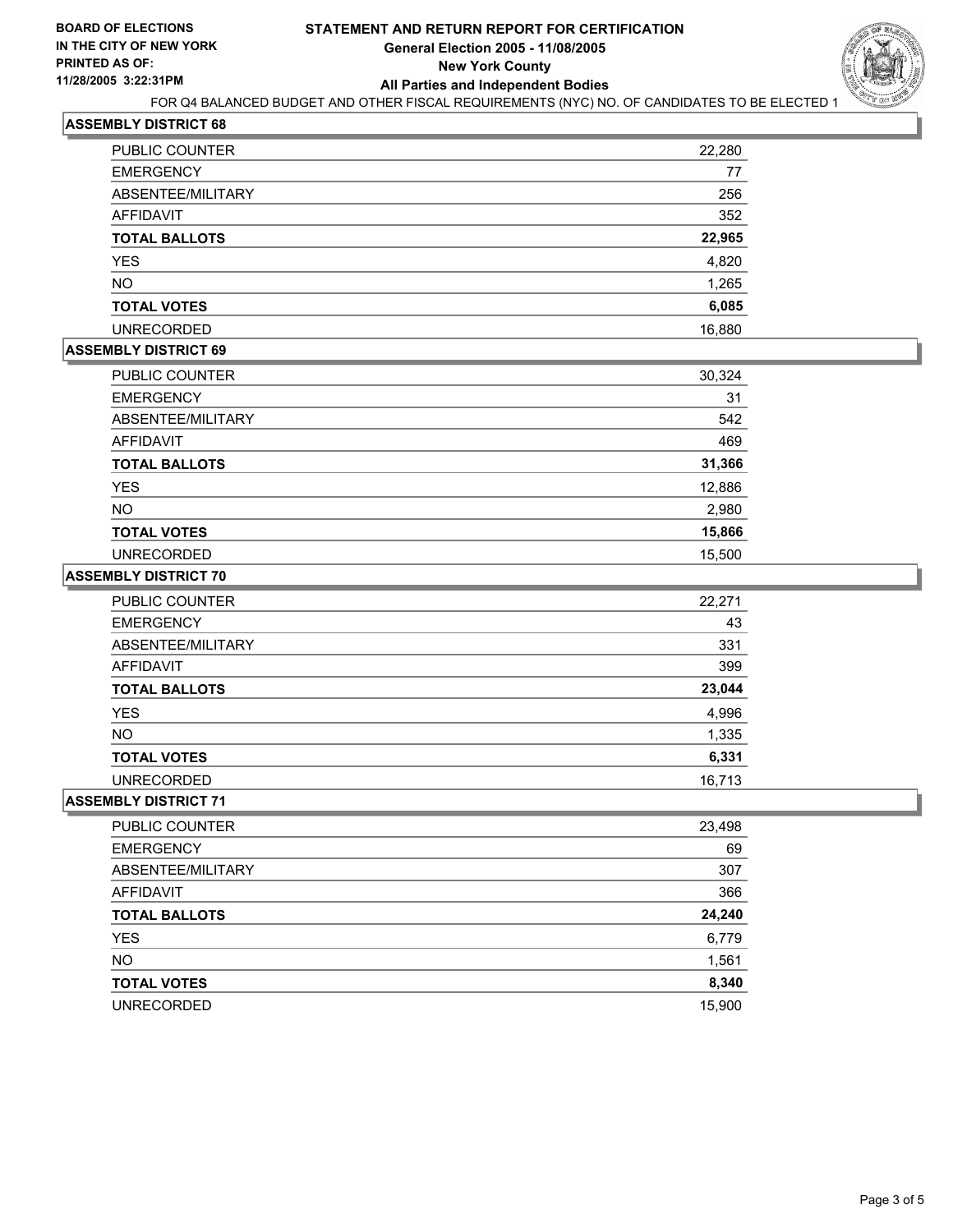

#### **ASSEMBLY DISTRICT 72**

| PUBLIC COUNTER       | 18,635 |
|----------------------|--------|
| <b>EMERGENCY</b>     | 3      |
| ABSENTEE/MILITARY    | 101    |
| AFFIDAVIT            | 188    |
| <b>TOTAL BALLOTS</b> | 18,927 |
| <b>YES</b>           | 2,824  |
| <b>NO</b>            | 696    |
| <b>TOTAL VOTES</b>   | 3,520  |
| <b>UNRECORDED</b>    | 15,407 |

### **ASSEMBLY DISTRICT 73**

| PUBLIC COUNTER       | 33,043 |
|----------------------|--------|
| <b>EMERGENCY</b>     | 44     |
| ABSENTEE/MILITARY    | 972    |
| <b>AFFIDAVIT</b>     | 484    |
| <b>TOTAL BALLOTS</b> | 34,543 |
| <b>YES</b>           | 15,503 |
| <b>NO</b>            | 3,851  |
| <b>TOTAL VOTES</b>   | 19,354 |
| <b>UNRECORDED</b>    | 15,189 |

#### **ASSEMBLY DISTRICT 74**

| PUBLIC COUNTER       | 28,928 |
|----------------------|--------|
| <b>EMERGENCY</b>     | 120    |
| ABSENTEE/MILITARY    | 538    |
| AFFIDAVIT            | 398    |
| <b>TOTAL BALLOTS</b> | 29,984 |
| YES                  | 11,221 |
| <b>NO</b>            | 3,235  |
| <b>TOTAL VOTES</b>   | 14,456 |
| <b>UNRECORDED</b>    | 15,528 |

#### **ASSEMBLY DISTRICT 75**

| PUBLIC COUNTER       | 28,157 |
|----------------------|--------|
| <b>EMERGENCY</b>     | 50     |
| ABSENTEE/MILITARY    | 670    |
| AFFIDAVIT            | 482    |
| <b>TOTAL BALLOTS</b> | 29,359 |
| <b>YES</b>           | 13,060 |
| <b>NO</b>            | 3,597  |
| <b>TOTAL VOTES</b>   | 16,657 |
| <b>UNRECORDED</b>    | 12,702 |